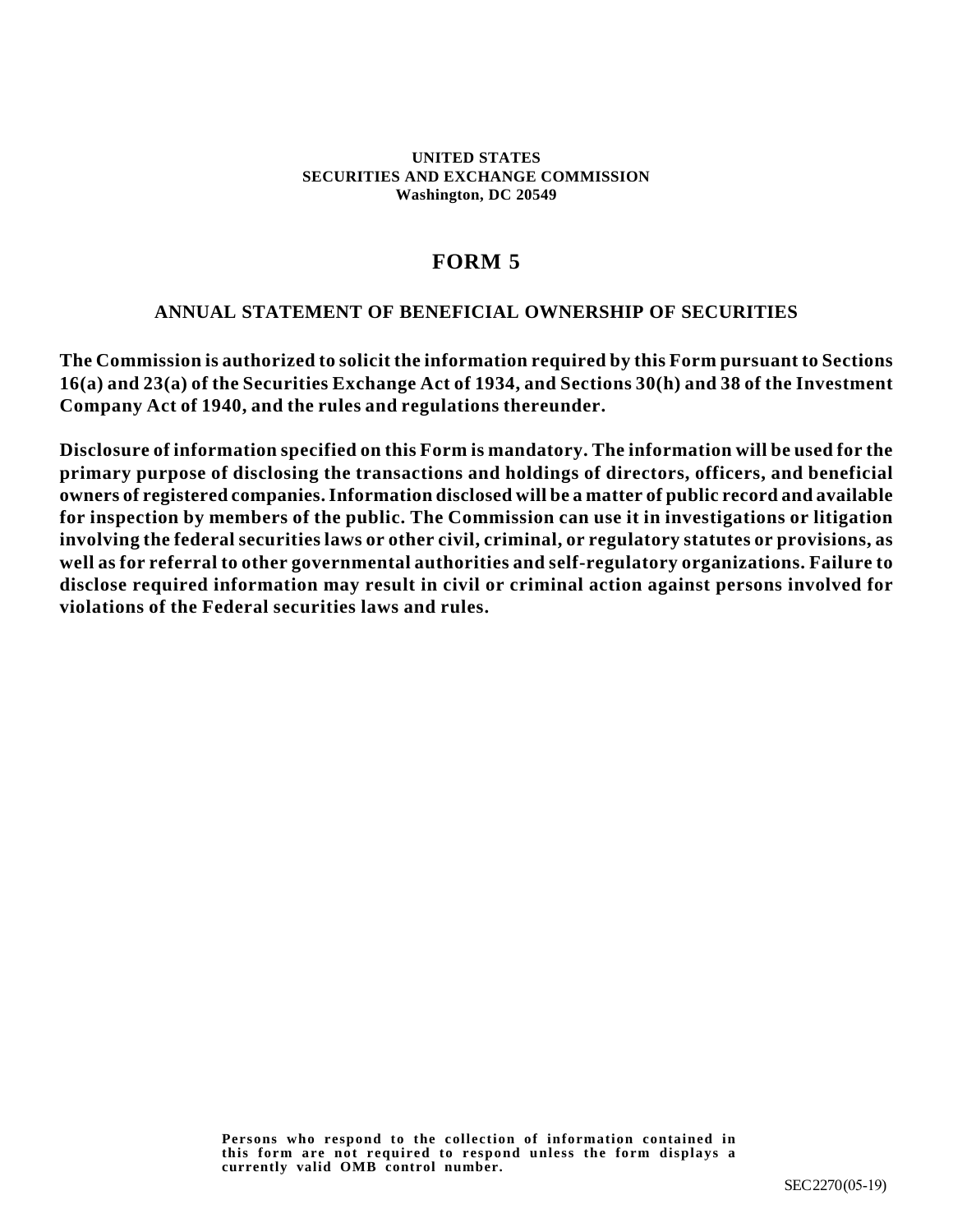# **GENERAL INSTRUCTIONS**

# **1. When Form Must Be Filed**

- (a) This Form must be filed on or before the 45th day after the end of the issuer's fiscal year in accordance with Rule 16a-3(f). This Form and any amendment is deemed filed with the Commission or the Exchange on the date it is received by the Commission or Exchange, respectively. *See*, however, Rule 16a-3(h) regarding delivery to a third party business that guarantees delivery of the filing no later than the specified due date.
- (b) A reporting person no longer subject to Section 16 of the Securities Exchange Act of 1934 ("Exchange Act") must check the exit box appearing on this Form. Transactions and holdings previously reported are not required to be included on this Form. Form 4 or Form 5 obligations may continue to be applicable. *See* Rule 16a-3(f); *see also* Rule 16a-2(b)(transactions after termination of insider status).
- (c) A separate Form shall be filed to reflect beneficial ownership of securities of each issuer.
- (d) If a reporting person is not an officer, director, or ten percent holder, the person should check "other" in Item 6 (Relationship of Reporting Person to Issuer) and describe the reason for reporting status in the space provided.

# **2. Where Form Must be Filed**

- (a) A reporting person must file this Form in electronic format via the Commission's Electronic Data Gathering Analysis and Retrieval System (EDGAR) in accordance with EDGAR rules set forth in Regulation S-T (17 CFR Part 232), except that a filing person that has obtained a hardship exception under Regulation S-T Rule 202 (17 CFR 232.202) may file the Form in paper. For assistance with technical questions about EDGAR or to request an access code, call the EDGAR Filer Support Office at (202) 942-8900. For assistance with questions about the EDGAR rules, call the Office of EDGAR and Information Analysis at (202) 942-2940.
- (b) At the time this Form or any amendment is filed with the Commission, file one copy with each Exchange on which any class of securities of the issuer is registered. If the issuer has designated a single Exchange to receive Section 16 filings, the copy shall be filed with that Exchange only.
- (c) [Removed and Reserved]

# **3. Class of Securities Reported**

- (a) (i) Persons reporting pursuant to Section 16(a) of the Exchange Act shall include information as to transactions and holdings required to be reported in any class of equity securities of the issuer and the beneficial ownership at the end of the year of that class of equity securities, even though one or more of such classes may not be registered pursuant to Section 12 of the Exchange Act.
	- (ii) Removed and Reserved.
	- (iii) Persons reporting pursuant to Section 30(h) of the Investment Company Act of 1940 shall include transactions and holdings required to be reported in any class of securities (equity or debt) of the registered closed-end investment company (other than "short-term paper as defined in Section 2(a)(38) of the Investment Company Act) and the beneficial ownership at the end of the year of that class of securities.
- (b) The title of the security should clearly identify the class, even if the issuer has only one class of securities outstanding; for example, "Common Stock," "Class A Common Stock," "Class B Convertible Preferred Stock," etc.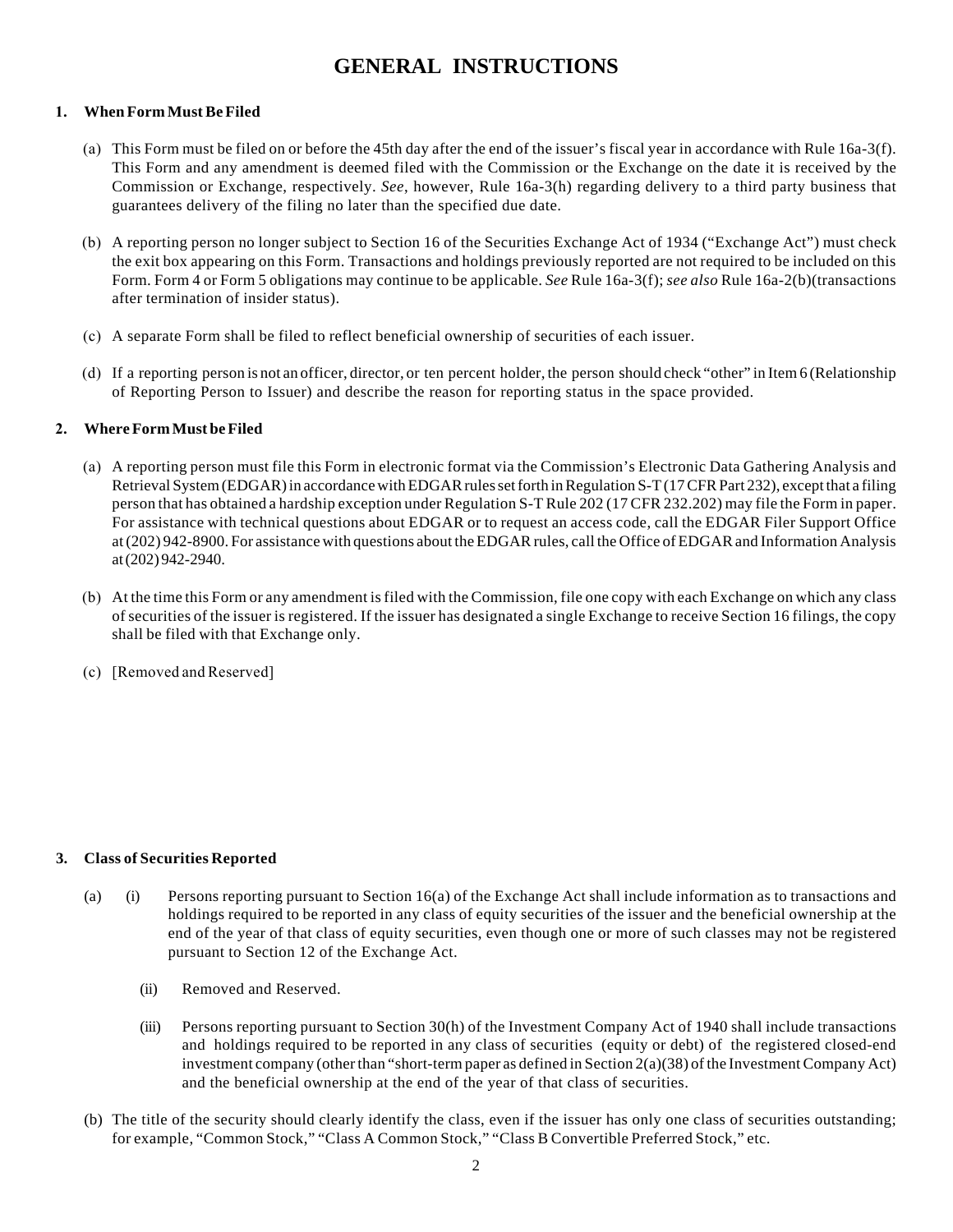(c) The amount of securities beneficially owned should state the face amount of debt securities (U.S. Dollars) or the number of equity securities, whichever is appropriate.

#### **4. Transactions and Holdings Required to be Reported**

- (a) *General Requirements*
	- (i) Pursuant to Rule 16a-3(f), if not previously reported, the following transactions, and total beneficial ownershipas of the end of the issuer's fiscal year (or an earlier date applicable to a person ceasing to be an insider during the fiscal year) for any class of securities in which a transaction is reported, shall be reported:
		- (A) any transaction during the issuer's most recent fiscal year that was exempt from Section 16(b) of the Act, except: (1) any transaction exempt from Section 16(b) pursuant to  $$240.16b-3(d)$ ,  $$240.16b-3(e)$ , or  $$240.16b-3(f)$  (these are required to be reported on Form 4); (2) any exercise or conversion of derivative securities exempt under either §240.16b-3 or §240.16b-6(b) (these are required to be reported on Form 4); (3) any transaction exempt from Section 16(b) of the Act pursuant to §240.16b-3(c), which is exempt from Section 16(a) of the Act; and (4) any transaction exempt from Section 16 of the Act pursuant to another Section 16(a) rule;
		- (B) any small acquisition or series of acquisitions in a six month period during the issuer's fiscal year not exceeding \$10,000 in market value (see Rule 16a-6);
		- (C) any transactions or holdings that should have been reported during the issuer's fiscal year on a Form 3 or Form 4, but were not reported. The first Form 5 filing obligation shall include all holdings and transactions that should have been reported in each of the issuer's last two fiscal years but were not. *See* Instruction 8 for the code to identify delinquent Form 3 holdings or Form 4 transactions reported on this Form 5.
- *Note*: A required Form 3 or Form 4 must be filed within the time specified by this Form. Form 3 holdings or Form 4 transactions reported on Form 5 represent delinquent Form 3 and Form 4 filings.
	- (ii) Each transaction should be reported on a separate line. Transaction codes specified in Item 8 should be used to identify the nature of the transactions resulting in an acquisition or disposition of a security. A deemed execution date must be reported in Column 2A of Table I or Column 3A of Table II only if the execution date for the transaction is calculated pursuant to §240.16a-3(g)(2) or §240.16a-3(g)(3).
	- (iii) Every transaction shall be reported even though acquisitions and dispositions with respect to a class of securities are equal. Report total beneficial ownership as of the end of the issuer's fiscal year for all classes of securities in which a transaction was reported.
- (b) *Beneficial Ownership Reported (Pecuniary Interest)*
	- (i) Although for purposes of determining status as a ten percent holder, a person is deemed to beneficially own securities over which that person exercises voting or investment control (*see* Rule 16a-1(a)(1)), for reporting transactions and holdings, a person is deemed to be the beneficial owner of securities if that person has or shares the opportunity, directly or indirectly, to profit or share in any profit derived from a transaction in the securities ("pecuniary interest"). *See* Rule 16a-1(a)(2). *See also* Rule 16a-8 for the application of the beneficial ownership definition to trust holdings and transactions.
	- (ii) Both direct and indirect beneficial ownership of securities shall be reported. Securities beneficially owned directly are those held in the reporting person's name or in the name of a bank, broker or nominee for the account of the reporting person. In addition, securities held as joint tenants, tenants in common, tenants by the entirety, or as community property are to be reported as held directly. If a person has a pecuniary interest, by reason of any contract, understanding or relationship (including a family relationship or arrangement) in securities held in the name of another person, that person is an indirect beneficial owner of the securities. See Rule 16a-1(a)(2)(ii) for certain indirect beneficial ownerships.
	- (iii) Report transactions in securities beneficially owned directly on a separate line from those beneficially owned indirectly. Report different forms of indirect ownership on separate lines. The nature of indirect ownership shall be stated as specifically as possible; for example, "By Self as Trustee for X," "By Spouse," "By X Trust," "By Y Corporation,"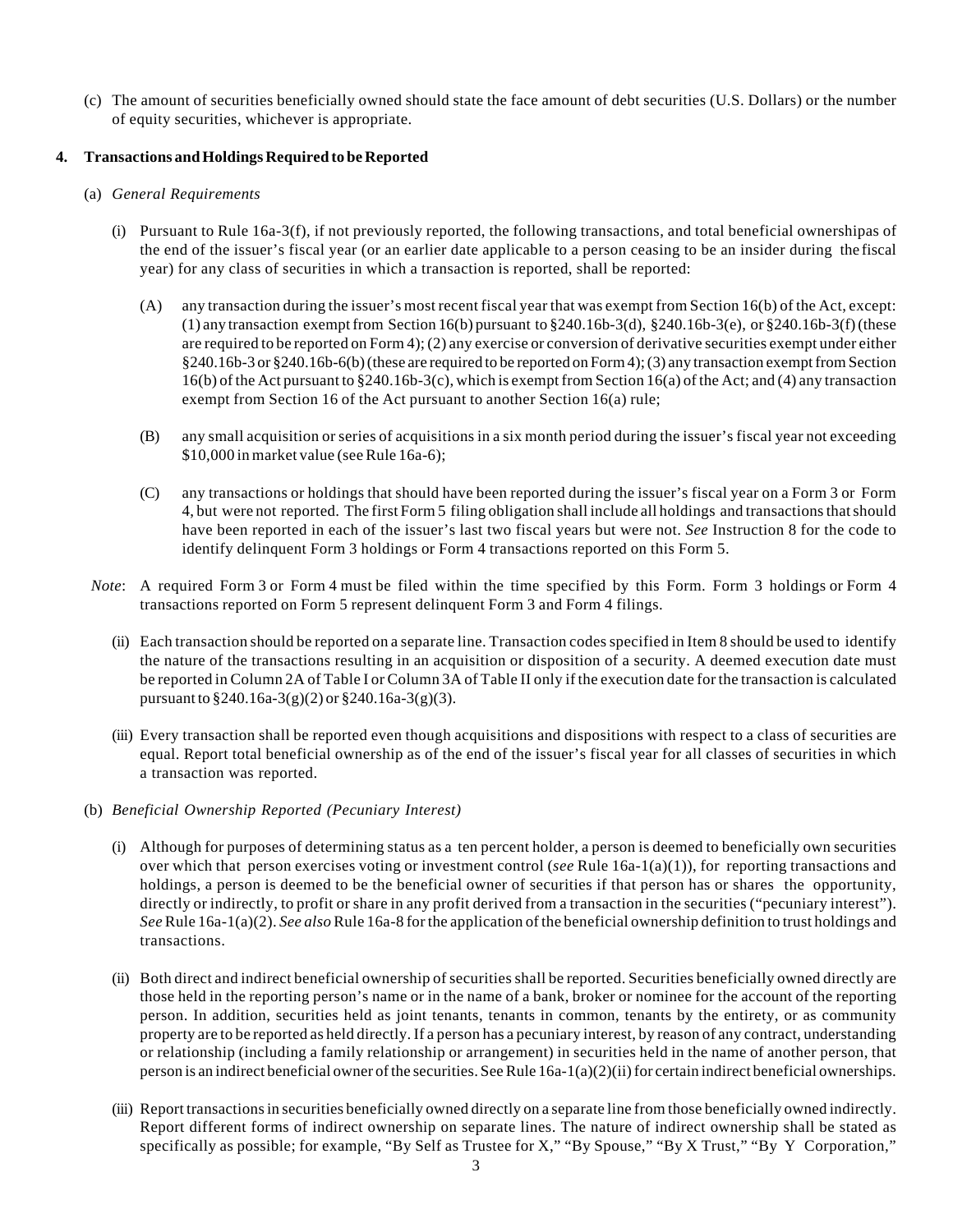- etc.
- (iv) In stating the amount of securities acquired, disposed of, or beneficially owned indirectly through a partnership, corporation, trust, or other entity, report the number of securities representing the reporting person's proportionate interest in transactions conducted by that entity or holdings of that entity. Alternatively, at the option of the reporting person, the entire amount of the entity's interest may be reported. *See* Rule 16a-1(a)(2)(ii)(B) and Rule 16a-1(a)(2)(iii).
- (v) Where more than one beneficial owner of the same equity securities must report the same transaction or holding on Form 5, such owners may file Form 5 individually or jointly. Joint and group filings may be made by any designated beneficial owner. Transactions and holdings with respect to securities owned separately by any joint or group filer are permitted to be included in the joint filing. Indicate only the name and address of the designated filer in Item 1 of Form 5 and attach a list of the names and addresses of each other reporting person. Joint and group filings must include all required information for each beneficial owner, and such filings must be signed by each beneficial owner, or on behalf of such owner by an authorized person.

If this Form is being filed in paper pursuant to a hardship exemption and the space provided for signatures is insufficient, attach a signature page. If this Form is being filed in paper, submit any attached listing of names or signatures on another Form 5, copy of Form 5 or separate page of  $8\frac{1}{2}$  by 11 inch white paper, indicate the number of pages comprising the report (Form plus attachments) at the bottom of each report page (*e.g.*, 1 of 3, 2 of 3, 3 of 3), and include the name of the designated filer and information required by Items 2 and 3 of the Form on the attachment.

See Rule 16a-3(i) regarding signatures.

- (c) *Non-Derivative and Derivative Securities*
	- (i) Report acquisitions or dispositions and holdings of non-derivative securities in Table I. Report acquisitions or dispositions and holdings of derivative securities (*e.g.*, puts, calls, options, warrants, convertible securities, or other rights or obligations to buy or sell securities) in Table II. Report the exercise or conversion of a derivative security in Table II (as a disposition of the derivative security) and report in Table I the holdings of the underlying security. Report acquisitions or dispositions and holdings of derivative securities that are both equity securities and convertible or exchangeable for other equity securities (*e.g.*, convertible preferred securities) only in Table II.
	- (ii) The title of a derivative security and the title of the equity security underlying the derivative security should be shown separately in the appropriate columns in Table II. The "puts" and "calls" reported in Table II include, in addition to separate puts and calls, any combination of the two, such as spreads and straddles. In reporting an option in Table II, state whether it represents a right to buy, a right to sell, an obligation to buy, or an obligation to sell the equity securities subject to the option.
	- (iii) Describe in the appropriate columns in Table II characteristics of derivative securities, including title, exercise or conversion price, date exercisable, expiration date, and the title and amount of securities underlying the derivative security. If the transaction reported is a purchase or a sale of a derivative security, the purchase or sale price of that derivative security shall be reported in column 8. If the transaction is the exercise or conversion of a derivative security, leave column 8 blank and report the exercise or conversion price of the derivative security in column 2.
	- (iv) Securities constituting components of a unit shall be reported separately on the applicable table (*e.g.*, if a unit has a non-derivative security component and a derivative security component, the non-derivative security component shall be reported in Table I and the derivative security component shall be reported in Table II). The relationship between individual securities comprising the unit shall be indicated in the space provided for explanation of responses. When securities are purchased or sold as a unit, state the purchase or sale price per unit and other required information regarding the unit securities.

# **5. Price of Securities**

(a) Prices of securities shall be reported in U.S. dollars on a per share basis, not an aggregate basis, except that the aggregate price of debt shall be stated. Amounts reported shall exclude brokerage commissions and other costs of execution.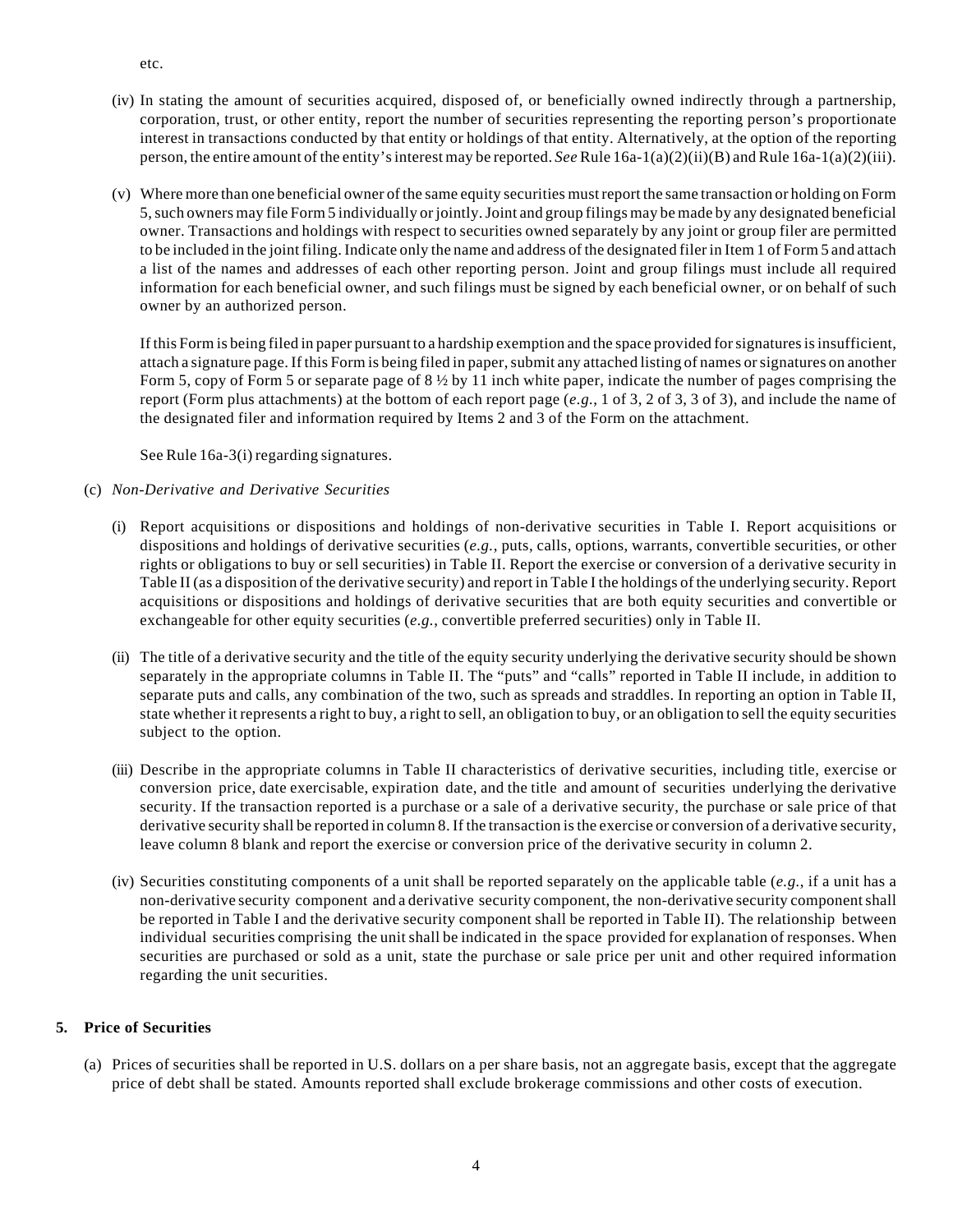(b) If consideration other than cash was paid for the security, describe the consideration, including the value of the consideration, in the space provided for explanation of responses.

# **6. Additional Information**

- (a) If the space provided in the line items on the electronic Form is insufficient, use the space provided for footnotes. If the space provided for footnotes is insufficient, create a footnote that refers to an exhibit to the form that contains the additional information.
- (b) If the space provided in the line items on the paper Form or space provided for additional comments is insufficient, attach another Form 5, copy of Form 5 or separate 8 ½ by 11 inch white paper to Form 5, completed as appropriate to include the additional comments. Each attached page must include information required in Items 1, 2 and 3 of the Form. The number of pages comprising the report (Form plus attachments) shall be indicated at the bottom of each report page (*e.g.*, 1 of 3, 2 of 3, 3 of 3).
- (c) If one or more exhibits are included, whether due to a lack of space or because the exhibit is, by nature, a separate document (*e.g.*, a power of attorney), provide a sequentially numbered list of the exhibits in the Form. Use the number "24" for any power of attorney and the number "99" for any other exhibit. If there is more than one of either such exhibit, then use numerical subparts. If the exhibit is being filed as a confirming electronic copy under Regulation S-T Rule 202(d) (17 CFR 232.202(d)), then place the designation "CE" (confirming exhibit) next to the name of the exhibit in the exhibit list. If the exhibit is being filed in paper pursuant to a hardship exception under Regulation S-T Rule 202 (17 CFR 232.202), then place the designation "P" (paper) next to the name of the exhibit in the exhibit list.
- (d) If additional information is not reported as provided in paragraph (a), (b) or (c) of this instruction, whichever apply, it will be assumed that no additional information was provided.

# **7. Signature**

- (a) If the Form is filed for an individual, it shall be signed by that person or specifically on behalf of the individual by a person authorized to sign for the individual. If signed on behalf of the individual by another person, the authority of such person to sign the Form shall be confirmed to the Commission in writing in an attachment to the Form or as soon as practicable in an amendment by the individual for whom the Form is filed, unless such a confirmation still in effect is on file with the Commission. The confirming statement need only indicate that the reporting person authorizes and designates the named person or persons to file the Form on the reporting person's behalf, and state the duration of the authorization.
- (b) If the Form is filed for a corporation, partnership, trust, or other entity, the capacity in which the individual signed shall be set forth (*e.g.*, John Smith, Secretary, on behalf of X Corporation).

#### **8. Transaction Codes**

Use the codes listed below to indicate in Table I, Column 3 and Table II, Column 4 the character of the transaction reported. Use the code that most appropriately describes the transaction. If the transaction is not specifically listed, use transaction code "J" and describe the nature of the transaction in the space for explanation of responses. If a transaction involves an equity swap or instrument with similar characteristics, use transaction Code "K" in addition to the code(s) that most appropriately describes the transaction, *e.g.*, "S/K" or "P/K."

#### *General Transaction Codes*

- P Open market or private purchase of non-derivative or derivative security
- S Open market or private sale of non-derivative or derivative security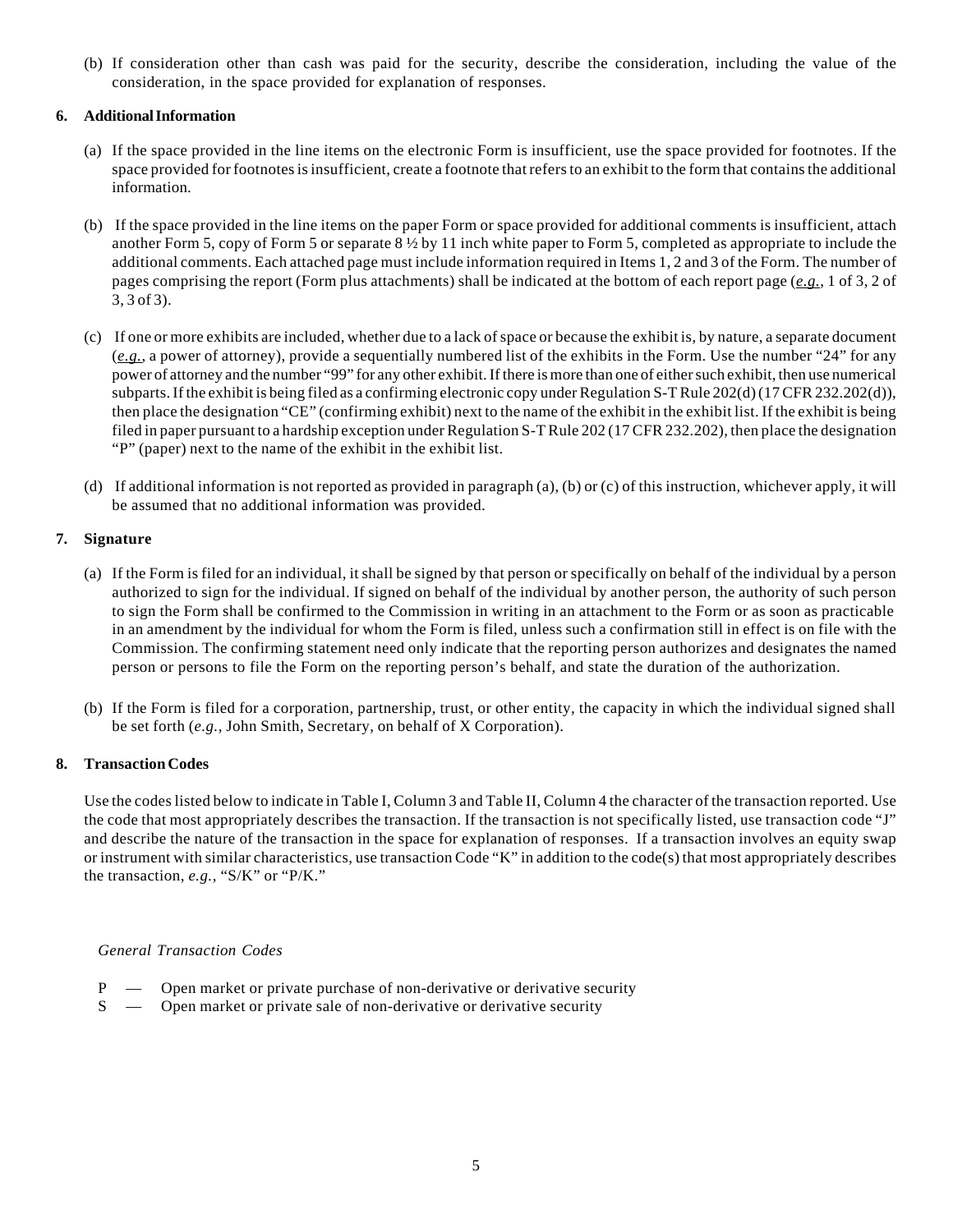- A Grant, award or other acquisition pursuant to Rule 16b-3(d)
- D Disposition to the issuer of issuer equity securities pursuant to Rule 16b-3(e)
- $F -$  Payment of exercise price or tax liability by delivering or withholding securities incident to the receipt, exercise or vesting of a security issued in accordance with Rule 16b-3
- I Discretionary transaction in accordance with Rule  $16b-3(f)$  resulting in acquisition or disposition of issuer securities
- M Exercise or conversion of derivative security exempted pursuant to Rule 16b-3

#### *Derivative Securities Codes (Except for transactions exempted pursuant to Rule 16b-3)*

- $C \sim$  Conversion of derivative security
- E Expiration of short derivative position
- H Expiration (or cancellation) of long derivative position with value received
- O Exercise of out-of-the-money derivative security
- $X$  Exercise of in-the-money or at-the-money derivative security

*Other Section 16(b) Exempt Transaction and Small Acquisition Codes (except for Rule 16b-3 codes above)*

- G Bona fide gift
- $L$  Small acquisition under Rule 16a-6
- W Acquisition or disposition by will or the laws of descent and distribution
- Z Deposit into or withdrawal from voting trust

#### *Other Transaction Codes*

- J Other acquisition or disposition (describe transaction)
- $K$  Transaction in equity swap or instrument with similar characteristics
- U Disposition pursuant to a tender of shares in a change of control transaction

#### **Form 3, 4 or 5 Holdings or Transactions Not Previously Reported**

To indicate that a holding should have been reported previously on Form 3, place a "3" in Table I, column 3 or Table II, column 4, as appropriate. Indicate in the space provided for explanation of responses the event triggering the Form 3 filing obligation. To indicate that a transaction should have been reported previously on Form 4, place a "4" next to the transaction code reported in Table I, column 3 or Table II, column 4 (*e.g.*, an open market purchase of a non-derivative security that should have been reported previously on Form 4 should be designated as "P4"). To indicate that a transaction should have been reported on previous Form 5, place a "5" in Table I, column 3 or Table II, column 4, as appropriate. In addition, the appropriate box on the front page of the Form should be checked.

#### **9. Amendments**

- (a) If this Form is filed as an amendment in order to add one or more lines of transaction or ownership information to Table I or Table II of the Form being amended, provide each line being added, together with one or more footnotes, as necessary, to explain the addition of the line or lines. Do not repeat lines of transaction or ownership information that were disclosed in the original Form and are not being amended.
- (b) If this Form is filed as an amendment in order to amend one or more lines of transaction or ownership information that already were disclosed in Table I or Table II of the Form being amended, provide the complete line or lines being amended, as amended, together with one or more footnotes, as necessary, to explain the amendment of the line or lines. Do not repeat lines of transaction or ownership information that were disclosed in the original Form and are not being amended.